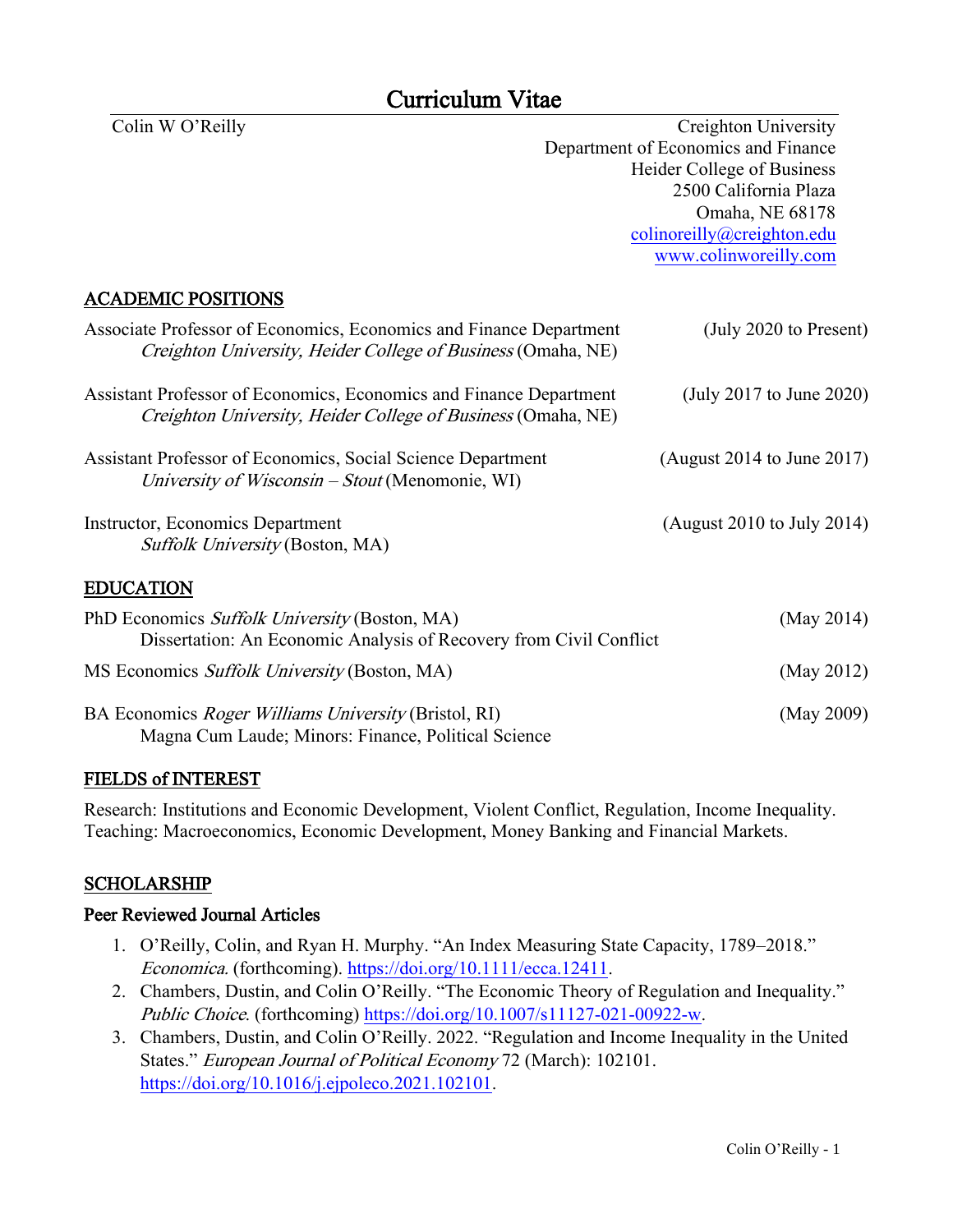- 4. Haveman, Scott, and Colin O'Reilly. 2021. "Tax Policy and Charitable Giving: An Evaluation of the Tax Cuts and Jobs Act 2017 and Its Impact on Charitable Contributions." Journal of Public Finance and Public Choice 36(2): 189-207. [https://doi.org/10.1332/251569121X16202842687921.](https://doi.org/10.1332/251569121X16202842687921)
- 5. O'Reilly, Colin. 2021. "Violent Conflict and Institutional Change." Economics of Transition and Institutional Change 29 (2): 257–317. [https://doi.org/10.1111/ecot.12269.](https://doi.org/10.1111/ecot.12269)
- 6. Manish, G. P., and Colin O'Reilly. 2020. "Financial Regulation and Income Inequality." Quarterly Journal of Finance and Accounting 58 (3): 33–52.
- 7. Murphy, Ryan H. and Colin O'Reilly. "Assessing State Capacity Libertarianism," Cato Journal 40(3): 735-767. Fall 2020.
- 8. Murphy, Ryan H., and Colin W. O'Reilly. 2020. "The Champions of Capitalism? National Leaders and the Institutional Channel." Applied Economics Letters 27 (8): 647–50. [https://doi.org/10.1080/13504851.2020.1730745.](https://doi.org/10.1080/13504851.2020.1730745)
- 9. Murphy, Ryan H., and Colin O'Reilly. 2019. "Applying Panel Vector Autoregression to Institutions, Human Capital, and Output." Empirical Economics 57 (5): 1633–52. [https://doi.org/10.1007/s00181-018-1562-0.](https://doi.org/10.1007/s00181-018-1562-0)
- 10. Chambers, Dustin, and Colin O'Reilly. 2019. "Entry Regulations and Income Inequality at the Regional Level." *Journal of Regional Analysis & Policy* 49 (1): 31–39.
- 11. Manish, G. P., and Colin O'Reilly. 2019. "Banking Regulation, Regulatory Capture and Inequality." Public Choice 180 (1): 145–64. [https://doi.org/10.1007/s11127-018-0501-0.](https://doi.org/10.1007/s11127-018-0501-0)
- 12. Murphy, Ryan H., and Colin O'Reilly. 2018. "And the IMF Said, Let There Be Data, and There Was Data: Private Capital Stocks in the Eastern Bloc." *Econ Journal Watch* 15 (3), September: 290–300.
- 13. O'Reilly, Colin, and Yi Zhang. 2018. "Post-Genocide Justice: The Gacaca Courts." Development Policy Review 36 (5): 561–76. [https://doi.org/10.1111/dpr.12281.](https://doi.org/10.1111/dpr.12281)
- 14. O'Reilly, Colin, and Ryan H. Murphy. 2017. "Exogenous Resource Shocks and Economic Freedom." Comparative Economic Studies, June, 1–18. [https://doi.org/10.1057/s41294-017-](https://doi.org/10.1057/s41294-017-0028-2) [0028-2.](https://doi.org/10.1057/s41294-017-0028-2)
- 15. O'Reilly, Colin, and Ryan H. Murphy. 2017. "Do Institutions Mitigate the Risk of Natural Resource Conflicts?" Contemporary Economic Policy 35 (3): 532–41. [https://doi.org/10.1111/coep.12207.](https://doi.org/10.1111/coep.12207)
- 16. Biswas, Arnab, Colin O'Reilly, James T. Bang, and Aniruddha Mitra. 2016. "Civil War and Economic Growth: The Case for a Closer Look at Forms of Mobilization." Applied Economics Letters 23 (15): 1–5. [https://doi.org/10.1080/13504851.2015.1133889.](https://doi.org/10.1080/13504851.2015.1133889)
- 17. O'Reilly, Colin, and Benjamin Powell. 2015. "War and the Growth of Government." European Journal of Political Economy 40 (December): 31–41. [https://doi.org/10.1016/j.ejpoleco.2015.10.001.](https://doi.org/10.1016/j.ejpoleco.2015.10.001)
- 18. O'Reilly, Colin. 2015. "Household Recovery from Internal Displacement in Northern Uganda." World Development 76 (December): 203–15. [https://doi.org/10.1016/j.worlddev.2015.07.011.](https://doi.org/10.1016/j.worlddev.2015.07.011)
- 19. O'Reilly, Colin. 2015. "Firm Investment Decisions in the Post-Conflict Context." Economics of Transition 23 (4): 717–51. [https://doi.org/10.1111/ecot.12070.](https://doi.org/10.1111/ecot.12070)
- 20. O'Reilly, Colin. 2014. "Investment and Institutions in Post-Civil War Recovery." Comparative Economic Studies 56 (1): 1–24. [https://doi.org/10.1057/ces.2013.28.](https://doi.org/10.1057/ces.2013.28)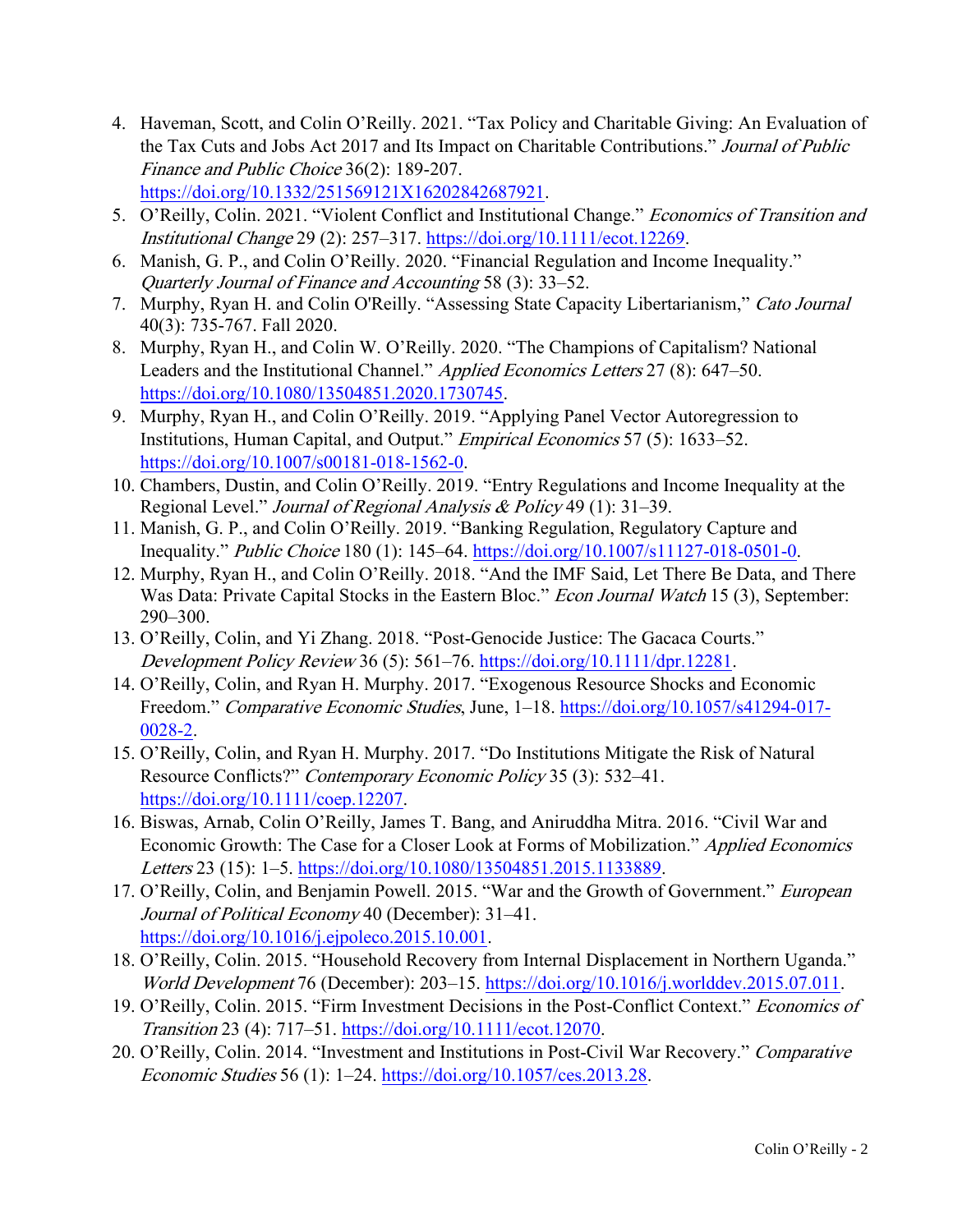## Book Chapters and Book Reviews

- 1. "Integrating the Economic Way of Thinking into US History Courses" (with M. Scott Niederjohn), in Teaching Economics: Perspectives on Innovative Economics Education by Joshua Hall and Kerianne Lawson. Springer, 2019.
- 2. Review of *Market Rules* by Mark H. Rose (Philadelphia, PA: University of Pennsylvania Press) The Independent Review. Winter 2019/2020.

## Policy Reports:

- 1. "The Regressive Effects of Regulation 2022" Policy Briefs for each US State [Snapshots] (with Dustin Chambers) The Mercatus Center.
- 2. "The Regressive Effects of Regulation 2021" Policy Briefs for each US State [Snapshots] (with Dustin Chambers) The Mercatus Center.

## Published Editorials

- 1. "Are Southerners getting a federal bargain or burden?" Shreveport Times. April 2021.
- 2. "Nebraska makes progress on relieving regulatory burdens; more needs to be done." *Omaha* World Herald. February 2021.
- 3. "The First Steps Toward a Flourishing Post-Covid Economy in Pennsylvania." Real Clear Markets. 2021.
- 4. "The Unseen Cause of Inequality." The Hill. July 2020.
- 5. "The Terror Business." The Freeman. Volume 65, No 7. September 2014.

## Works in Progress

- 1. The Expansive Corridor: Testing Acemoglu and Robinson (2019) (with Ryan H. Murphy)
- 2. The Natural Resource Illusion (with Dean Stansel)
- 3. Violent Conflict and Civil Society
- 4. In the Name of Mazu: The Effect of Foreign Electoral Intervention on Taiwan through Religion (with Chien-Yuan Shera, Chung-Pei Pienb and Yu-Hsi Liu)
- 5. Barriers to Entry, Entrepreneurship and Inequality within the United States
- 6. Gender Property Rights and Economic Growth (with Kathleen Sheehan)
- 7. Women's Property Rights, Factors of Production and Economic Growth (with Kathleen Sheehan)

## Academic Presentations

- 1. "Barriers to Entry, Entrepreneurship and Inequality within the United States" Association for Private Enterprise Education Conference (April 2022)
- 2. "Women's Property Rights, Factors of Production and Economic Growth" Southern Economics Association Conference (November 2021)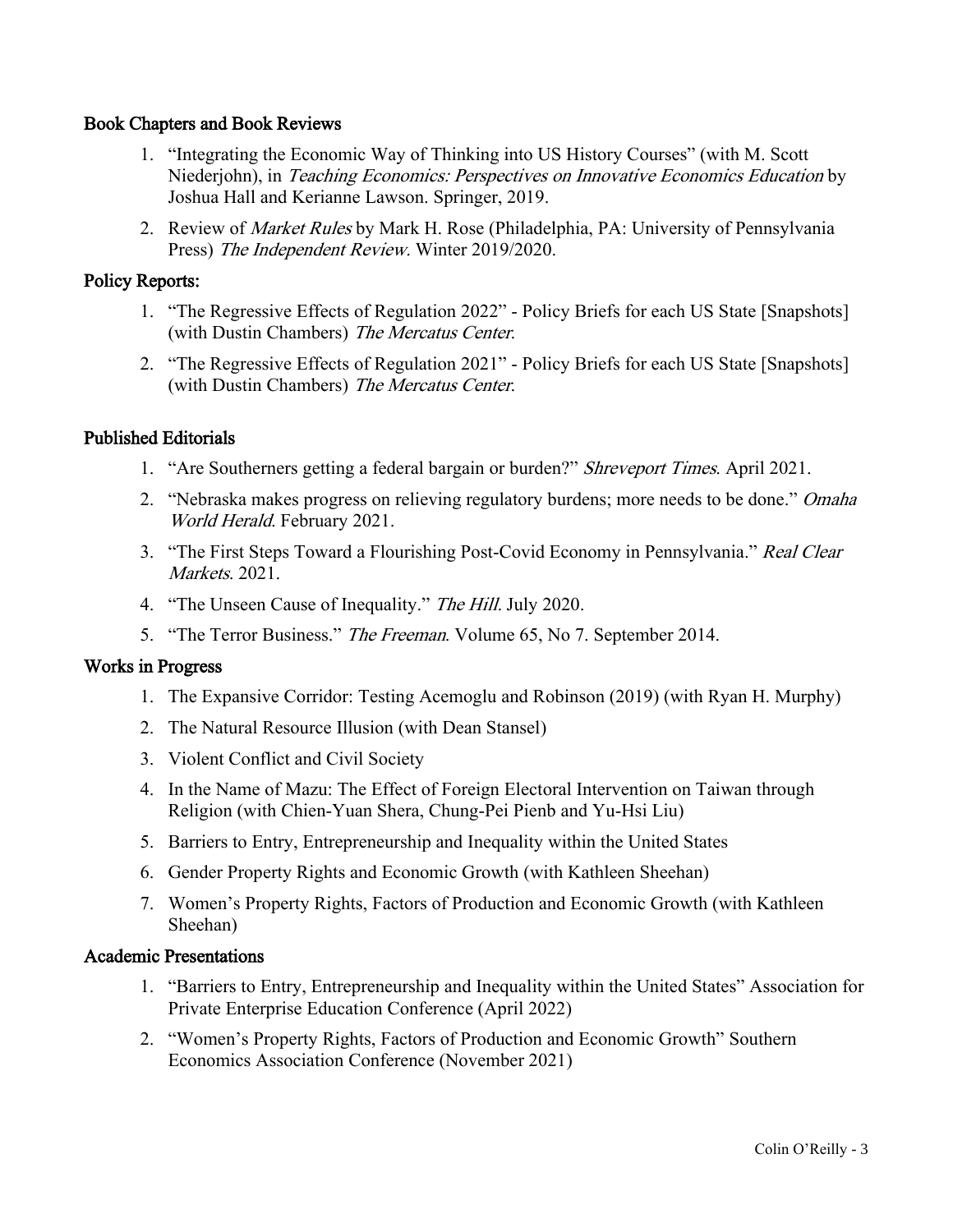- 3. "Women's Property Rights and Economic Growth" Presentation at the Western Economics Association Conference (June 2021)
- 4. "Barriers to Entry, and Inequality within the United States" The Impact of Regulation on Business and Society Colloquium - The Institute for Humane Studies (May 2021)
- 5. "Regulation and Income Inequality in the United States" Southern Economic Association Virtual Conference (November 2020)
- 6. "Violent Conflict and Institutional Change" Southern Economics Association Conference (November 2019) – Session Chair: Economic Development Issues
- 7. "Financial Regulation and Income Inequality" Mini-conference for the Quarterly Journal of Accounting and Finance – Institute for Economic Inquiry, Creighton University (July 2019)
- 8. "Developing the Bottom Billion from the Bottom Up" (Young Scholar) Mont Pelerin Society  $-$  Texas (May 2019)
- 9. "Violent Conflict and Institutional Change" Association of Private Enterprise Education Conference (April 2019)
- 10. "Oil Rents and State Economic Policy" Association of Private Enterprise Education Conference (April 2019)
- 11. "Assessing Economic Understanding in US History" Association of Private Enterprise Education Conference (April 2019)
- 12. "Violent Conflict and Institutional Change" Southern Economic Association Conference (November 2018)
- 13. "Civil War and Institutional Change" Association of Private Enterprise Education Conference (April 2018)
- 14. "Post-Conflict Convergence with Productivity-Augmenting Institutions" Association of Private Enterprise Education Conference (April 2018)
- 15. "Assessing the Economic Way of Thinking" Association of Private Enterprise Education Conference (April 2018)
- 16. "Civil War and Institutional Change" Eastern Economic Association Conference (March 2018)
- 17. "Oil Rents and State Economic Policy" Southern Economic Association Conference (November 2017)
- 18. "Banking Regulation, Regulatory Capture and Income Inequality" Policy Research Seminar on Inclusiveness – The Institute for Humane Studies and The Mercatus Center (November 2017)
- 19. "War and the Growth of Government" Research on the Origins of Economic Freedom Texas Tech University (March 2017)
- 20. "Exogenous Resource Shocks and Economic Freedom" Southern Methodist University (February 2017)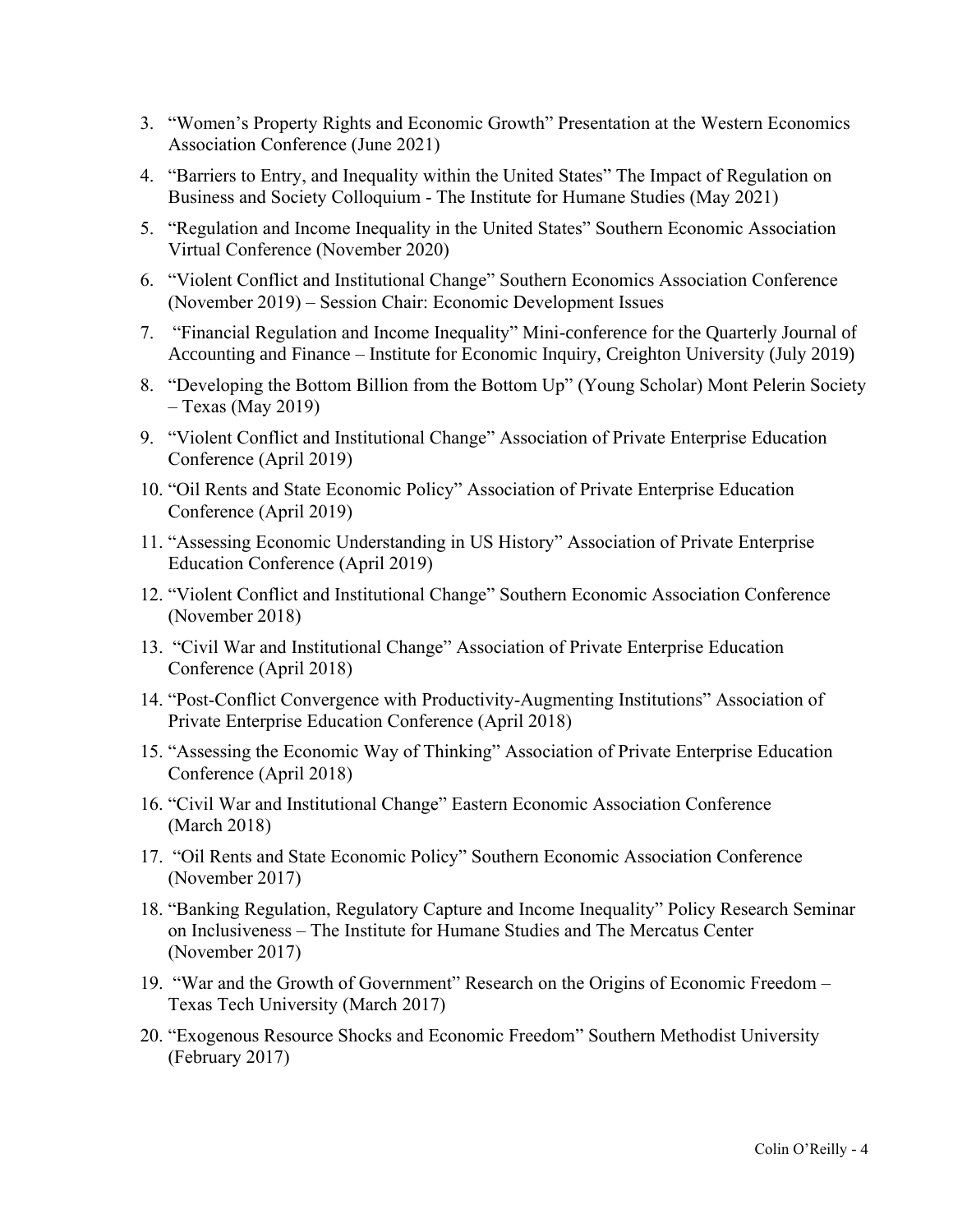- 21. "Exogenous Resource Shocks and Economic Freedom" Southern Economic Association Conference (November 2016)
- 22. "Post-Conflict Convergence with Productivity-Augmenting Institutions" Association of Private Enterprise Education Conference (April 2016)
- 23. "The Gacaca Courts: Traditional Dispute Resolution in Post-Genocide Rwanda" Association of Private Enterprise Education Conference (April 2016)
- 24. "War and the Growth of Government" Association of Private Enterprise Education Conference (April 2015)
- 25. "Do Institutions Mitigate the Risk of Natural Resource Conflicts?" Midwestern Economics Association Conference (March 2015)
- 26. "War and the Growth of Government" Southern Economic Association Conference (November 2014)
- 27. "Household Recovery from Internal Displacement in Northern Uganda" Eastern Economics Association Conference (March 2014)
- 28. "War and the Growth of Government" Association of Private Enterprise Education Conference (April 2014)
- 29. "Firm Investment Decisions in the Post-Conflict Context" Knowledge and Globalization Conference (November 2013)
- 30. "Firm Investment Decisions in the Post Conflict-Context" Association of Private Enterprise Education Conference (April 2013)
- 31. "Institutions and Investment in Post-Civil War Recovery" Midwest Economics Association Conference (March 2013)

## Public Talks

- 1. "Rapid Recovery or an Overheating Economy" Panel on Biden's First 100 Days, Department of Political Science at Creighton University (April 2021)
- 2. "The Shape of the Recovery Covid-19 and the Election" Keynote at *Union Pacific* Executive Forum – Omaha, NE. (November 2020)
- 3. "The Shape of the Economic Recovery" Presentation to *Union Pacific Marketing and Sales* Team – Omaha, NE. (December 2020)
- 4. "Regulations and Inequality" Virtual Presentation *Mercatus Center* (October 2020)
- 5. "State Regulation: Why Reform Is Needed" Virtual Presentation *Mercatus Center* (October 2020)
- 6. "A Strong US Economy with Risks Around Every Corner" Public Talk to Accounting  $\&$ Financial Women's Alliance – Omaha, NE (November 2019)
- 7. "On Track or About to Derail: A Strong Economy with Risks Around Every Corner" Keynote Address at Union Pacific Executive Forum – Omaha, NE. (August 2019)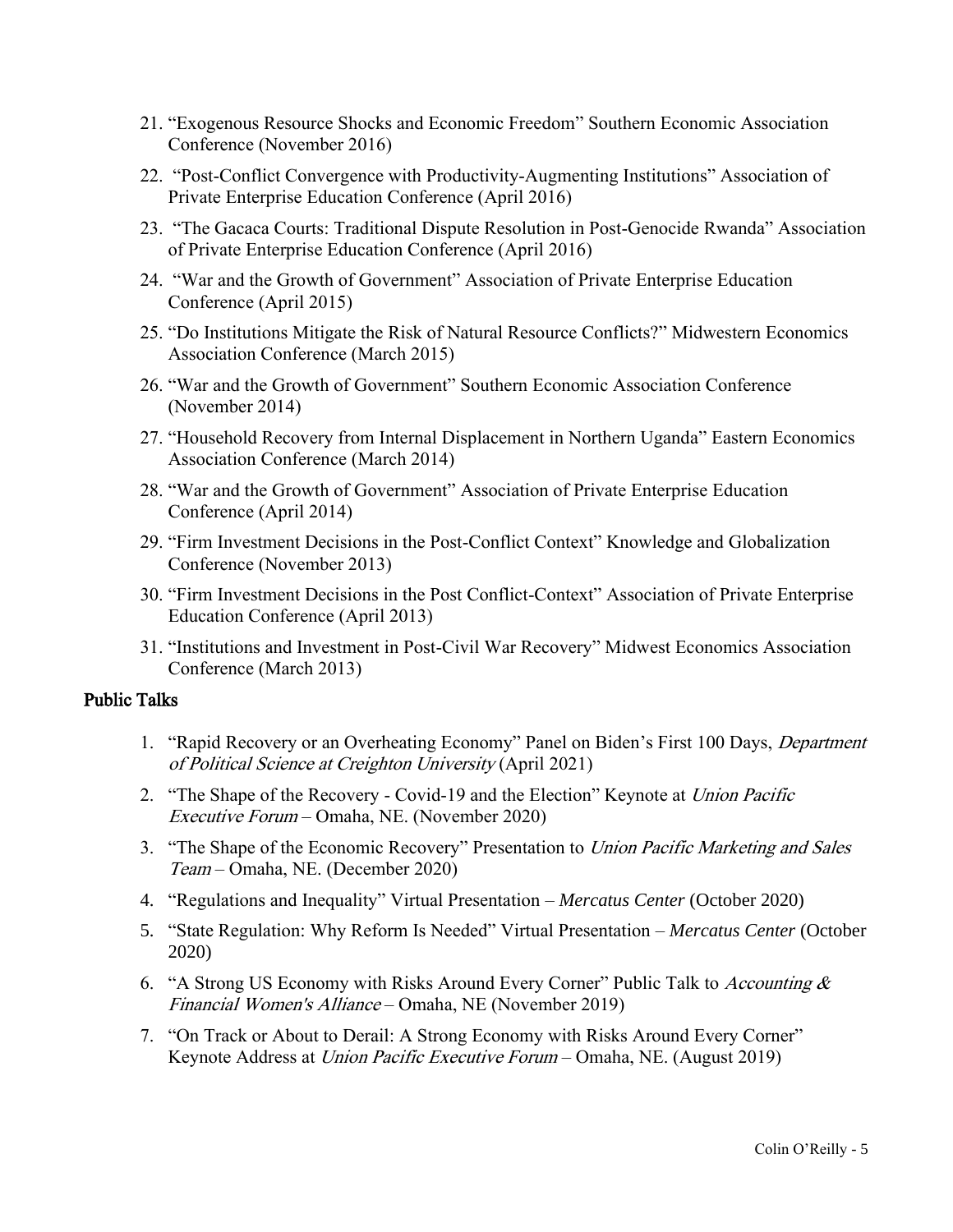- 8. "Top Down or Bottom Up? Which Institutions Matter for Economic Development?" Christopher Newport University (April 2018)
- 9. "F.A. Hayek's Modern Legacy" Institute for Liberal Arts and Interdisciplinary Studies -Emerson College (October 2017)
- 10. Economic Episodes in American History Textbook Training and Assessment Workshop Economics Wisconsin (July 2017)
- 11. "Rocks to Rock Candy The Economics of Inflation" The Winter Institute Saint Cloud State University (March 2016)
- 12. The  $9<sup>th</sup>$  Annual Get Your Students Pumped Up on Personal Finance and Economics Economics Wisconsin (October 2015)

## TEACHING

#### Courses Taught

Creighton University

Courses Taught:

Introduction to Macroeconomics (ECO-205) Intermediate Macroeconomics (ECO-305) Money and Financial Markets (ECO-315) Introduction to the Culture of Collegiate Life (RSP 103)

#### University of Wisconsin – Stout

Courses Taught:

Principles of Macroeconomics (ECON-210) Principles of Microeconomics (ECON-215) Money and Banking (ECO-435) Public Finance (ECON-445) Economics of Conflict (ECON-315) Applied Social Analysis III (APSS-400) – capstone research course

## Suffolk University

Courses Taught:

Principles of Macroeconomics (EC-102) Development Economics (EC-141) Intermediate Microeconomic Theory (EC-311) Applied Business Statistics (STATS-250) Applied Statistical Methods (STATS-350)

## Teaching Workshops

New Faculty Teaching Workshop (August 2014) University of Wisconsin Stout – Nakatani Teaching and Learning Center

Art of Teaching Workshop (June 2014) Towson University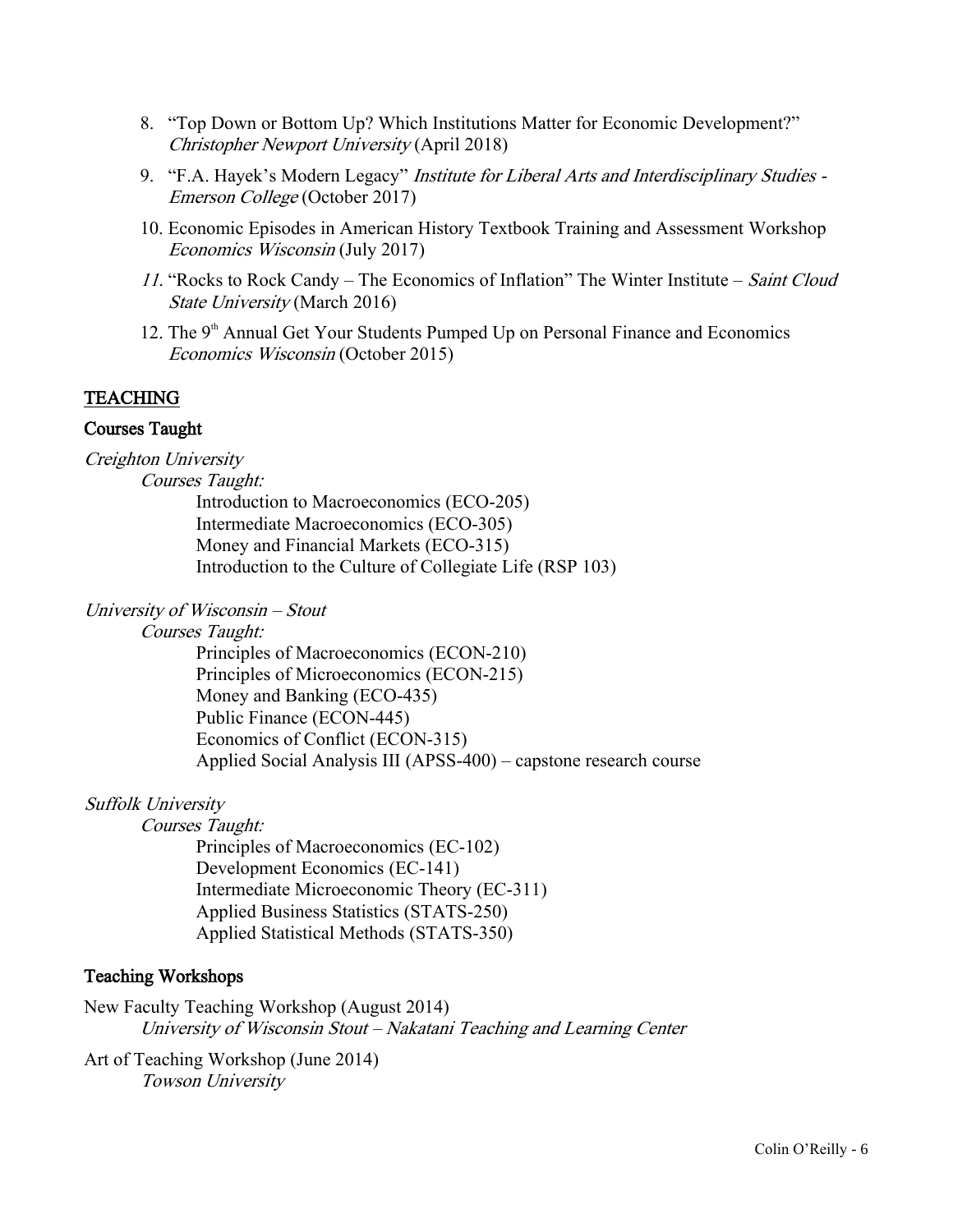## Supervision of Student Research

Director of the Business Research Fellows Program (2017 – 2021)

Heider College of Business, Creighton University

- Develop a process for undergraduate research in the Business Research Fellows Program.
- Advise student research in the Business Research Fellows Program.
- Administer the Business Research Fellows Program.

Faculty Advisor – Gail Werner-Roberson Undergraduate Research Fellows Program

Institute for Economic Inquiry

- Christophe Schema: "Assessing the East African Currency Union" (2021-2022)
- Sukhman Virdi: "Supplementary Patenting in the Pharmaceutical Industry" (2021)
- Scott Haveman: "Tax Cuts and Jobs Act of 2017: Effects on Charitable Behavior" (2019- 2020)
- Nathan Hausman: "Collective Action's Impact on Trade Adjustment" (2018 2019)
- Cale Pleak: "Macroeconomic Effects of Natural Disaster Recovery" (2018 2019)
- Jim Clifford: "The Role of Informal Institutions in Development" (2017 2018)

## Research Mentor Faculty for DBA 830

Heider College of Business, Creighton University

- J.D. Mohundro (Summer 2019)
- Teri Grimmer (Summer 2018)

## Conferences Supervising Undergraduates

Association of Private Enterprise Education Conference (April 2019)

National Council on Undergraduate Research Conference – University of Memphis (April 2017)

The Winter Institute – Saint Cloud State University (March 2016)

# SERVICE

## Service to the College and University

- Manuscript Workshop– Beyond Politics (June 2022) Creighton University – Institute for Economic Inquiry (Omaha, NE)
- Coordinator of the Business Research Fellows Program (2017 to 2021) Creighton University – Heider College of Business (Omaha, NE)
- Mini-Conference Financial Regulation (July 2019) Creighton University – Institute for Economic Inquiry (Omaha, NE)
- Library Advisory Committee (2017-2018) Creighton University (Omaha, NE)
- Manuscript Workshop The Keynesian Revolution and Economic Materialism (October 2018) Creighton University – Institute for Economic Inquiry (Omaha, NE)

Mini-Conference – Regressive Effects of Regulation (July 2017)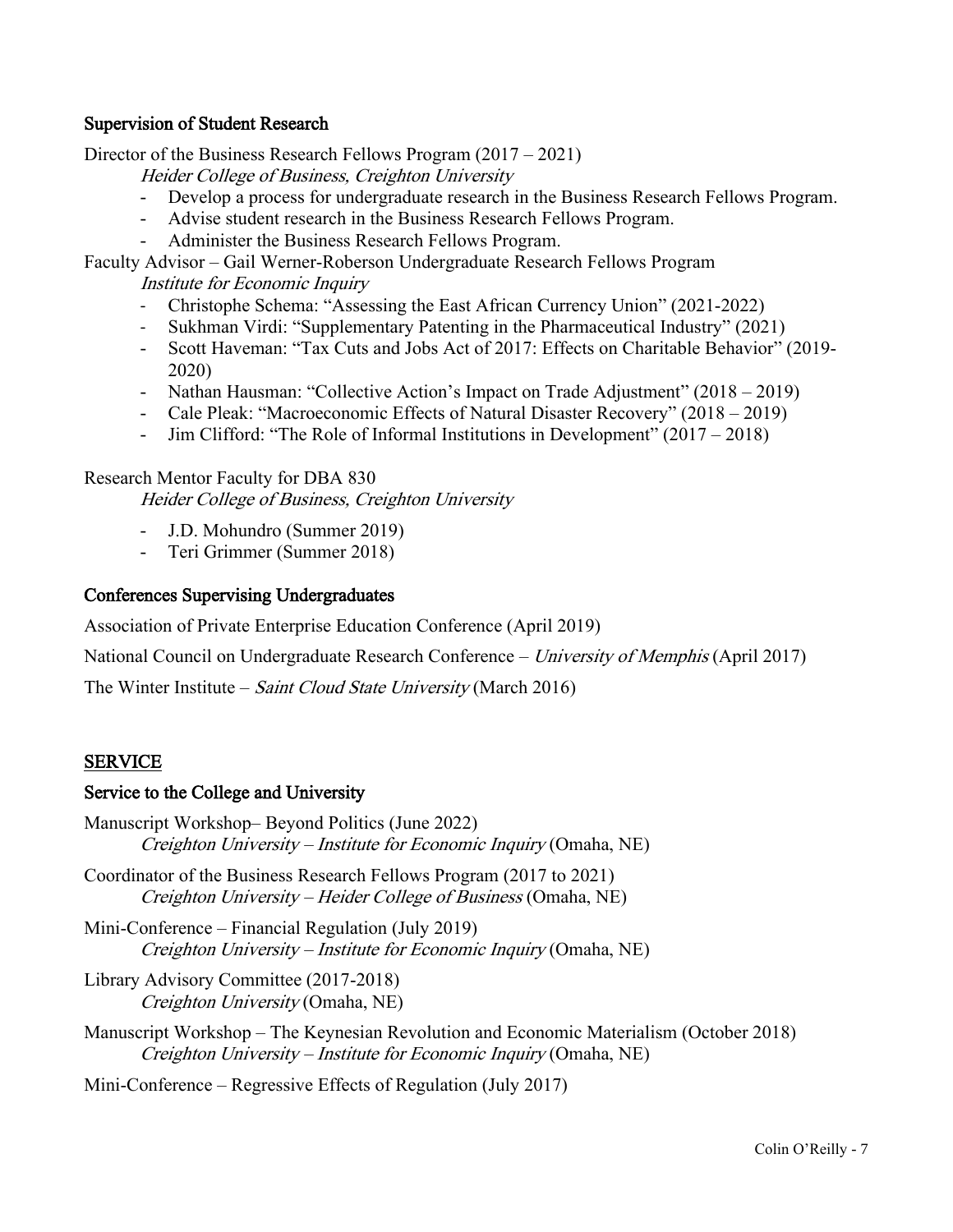Creighton University – Institute for Economic Inquiry (Omaha, NE)

- General Education Assessment Committee (2016 2017) University of Wisconsin Stout (Menomonie, WI)
- University Institutional Review Board (2015 2017) University of Wisconsin Stout (Menomonie, WI)
- Department Faculty Search Committee Co-chair (2015 2017) University of Wisconsin Stout (Menomonie, WI)
- Department Personnel Committee (2015 2017) University of Wisconsin Stout (Menomonie, WI)
- Faculty Adviser for Omega Delta Epsilon Economics Honor Society (2015 2017) University of Wisconsin Stout (Menomonie, WI)

Department Faculty Search Committee (2014 – 2015) University of Wisconsin Stout (Menomonie, WI)

# Service to the Profession

Reviewer for Academic Publications and Grants

- 2022: Public Choice, European Journal of Political Economy, Desarrollo y Sociedad
- 2021: Empirical Economics, Journal of Economics and Business, Public Choice, Economics of Education
- 2020: European Journal of Political Economy, Economic Systems, National Science Centre Poland
- 2019: Social Science Journal, Journal of Private Enterprise, Journal of Entrepreneurship and Public Policy
- 2018: Springer Books (Political Science and Economics), Empirical Economics, Journal of Institutional Economics, Development Policy Review
- 2017: Comparative Economic Studies
- 2016: Conflict Management and Peace Studies, Journal of Economic Teaching
- 2015: World Development
- 2014: Journal of Knowledge and Globalization

# Reviewer for Undergraduate Grants and Publications

- CURAS Heider College of Business Undergraduate Research Fellowship Reviewer (2018)
- Journal of Student Research University of Wisconsin Stout undergraduate journal (2016)

## Service to the Community

High School Teacher Training Workshop - Economic Episodes in American History (October 2017) Economics Wisconsin

High School Teacher Training Workshop -Teaching Personal Finance and Economics (October 2016) Economics Wisconsin and Lakeland College Center for Economic Education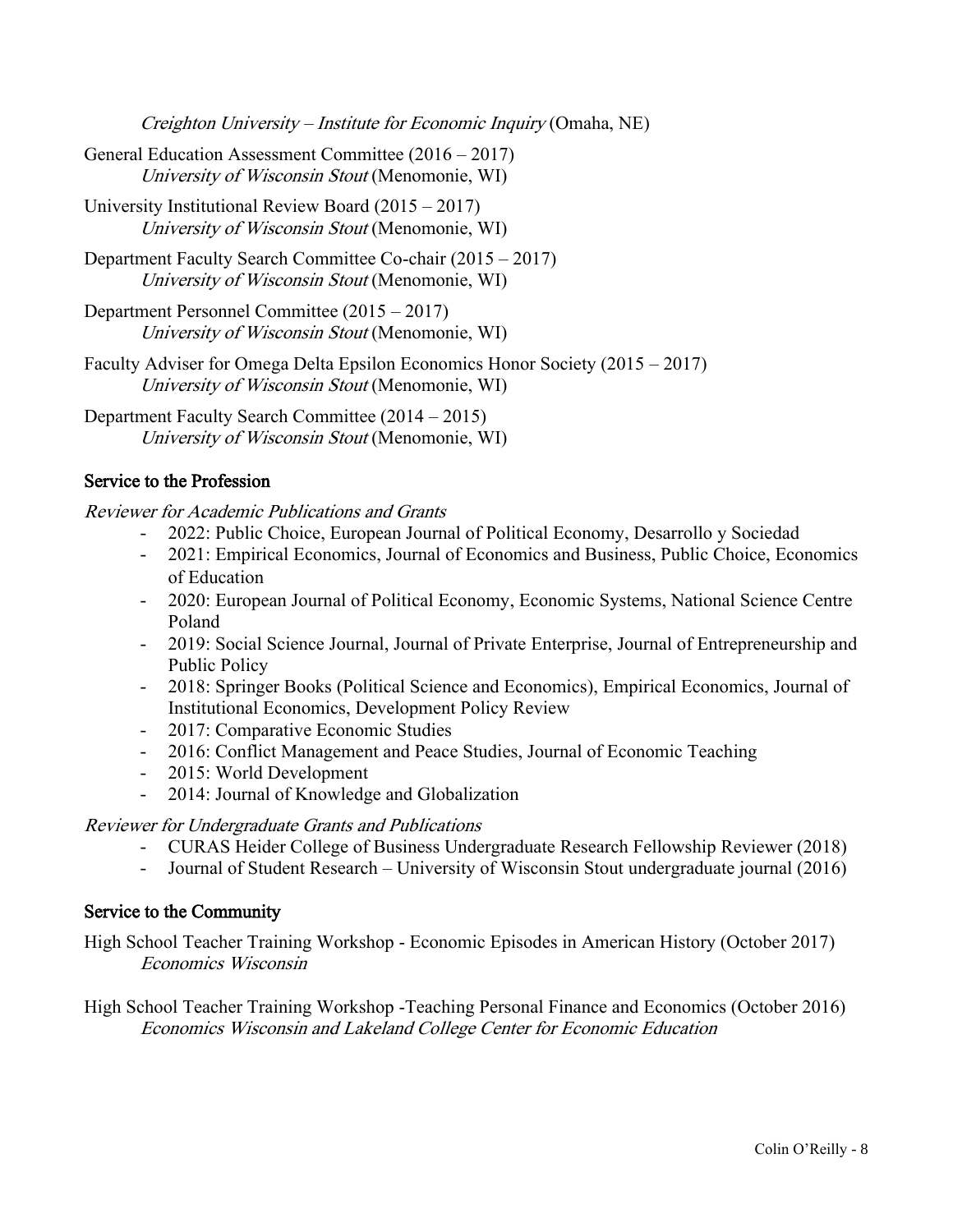## PROFESSIONAL EMPLOYMENT

Economics Faculty (Spring 2016 to Fall 2017) Economics for Business Professionals (Milwaukee, WI)

Economics, Finance and Statistics Tutor (May 2011 to August 2014) Tutor Hero (Richmond, CA)

Content Editor (May 2011 to April 2012) Boundless Learning (Boston, MA)

Research Assistant (Fall 2010 to Spring 2011) Suffolk University (Boston, MA)

# AWARDS

Billy Research Award Heider College of Business (2021)

Billy Research Award Heider College of Business (2020)

Billy Research Award Heider College of Business (2019)

Nominated for Faculty Member of the Year Heider Business Senate and Alpha Kappa Psi (2018-2019)

Cahill Award for Excellence Heider College of Business (2018)

Award of Teaching Excellence Department of Economics - Suffolk University (2013)

# GRANTS and FELLOWSHIPS

Summer Research Grant - \$5000 Institute for Economic Inquiry at Creighton University (2022)

Summer Research Grant - \$5000 Institute for Economic Inquiry at Creighton University (2021)

Pacific Academy for Advanced Studies Stipend – \$1000 The Pacific Academy for Advanced Studies (2019)

Summer Research Stipend – \$7000 Creighton University, Heider College of Business (2019)

Young Scholars Grant – \$1000 Mont Pelerin Society (2018)

Pacific Academy for Advanced Studies Stipend – \$1000 The Pacific Academy for Advanced Studies (2018)

Summer Research Stipend – \$7000